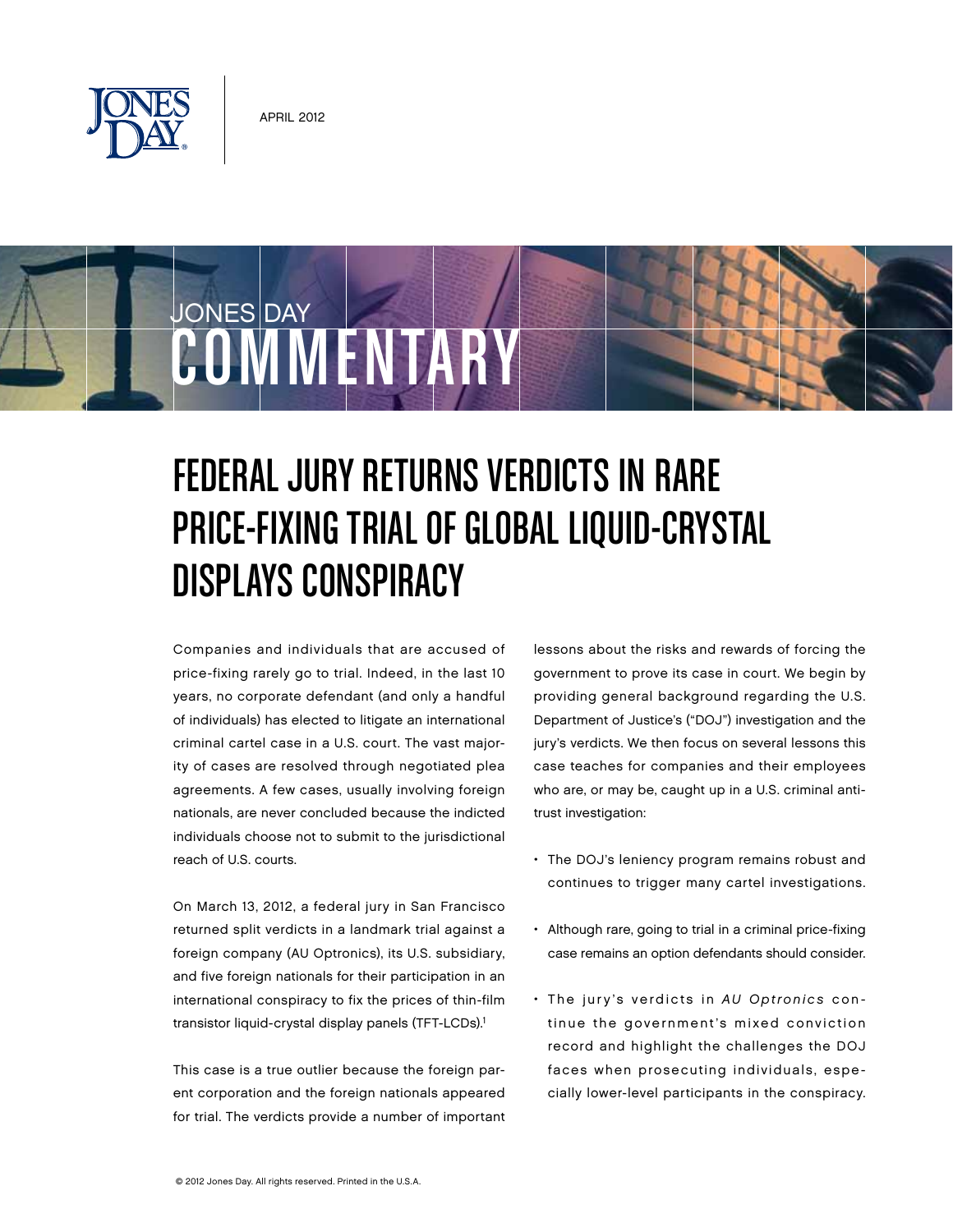- The DOJ's success in AU Optronics in proving the amount of unlawful conspiracy overcharge beyond a reasonable doubt will embolden the government in fine negotiations in future matters.
- AU Optronics potentially faces a record-breaking fine of \$1 billion, and the convicted individuals may end up being sentenced to pay record fines and serve record jail terms-reinforcing the maxim that violating U.S. antitrust laws can result in very serious consequences.
- The dispute during the AU Optronics trial over the appropriate application of the U.S. antitrust laws to foreign companies and foreign conduct will be heard on appeal, potentially providing guidance in this area that could shape future DOJ enforcement efforts.

## THE *AII OPTRONICS* TRIAL AND THE TET-LCD Investigation

In 2006, the DOJ accepted Samsung Electronics Co., Ltd., Samsung Electronics America, Inc. and Samsung Semiconductor, Inc. (Samsung) into its leniency program in exchange for informing the government about a conspiracy to fix prices of TFT-LCDs used in computer monitors and notebooks, televisions, mobile phones, and other electronic devices. In the ensuing years, a number of other TFT-LCD suppliers and several of their executives pled guilty for their participation in the conspiracy.

In June 2010, a federal grand jury returned a one-count superseding indictment against Taiwan-based AU Optronics, its Houston-based U.S. subsidiary, and five current and former executives for violating Section 1 of the Sherman Act, which prohibits agreements among competitors that harm competition. The DOJ alleged that the defendants conspired with other leading TFT-LCD producers at more than 60 so-called "Crystal Meetings" to fix prices and to monitor and enforce agreements between 2001 and 2006. The superseding indictment also charged that senior-level executives of AU Optronics instructed employees of the U.S. subsidiary to contact their counterparts at other manufacturers to discuss pricing to major customers in the United States. The executives attempted to conceal the "Crystal Meetings"

and, when confronted with the DOJ investigation, allegedly took steps to destroy evidence. These are the only TFT-LCD defendants to date that have chosen to defend themselves in court.

Following an eight-week criminal trial, the jury returned split verdicts. Jurors convicted AU Optronics, its U.S. subsidiary, and two senior company officials—the former president (current chairman) and the former executive vice president (current director). But the jury also found two former lower-level employees not quilty.<sup>2</sup> In addition, a mistrial was declared against another employee because the jury failed to reach a unanimous verdict.

In addition to these convictions, seven companies have pled guilty and agreed to pay more than \$890 million in U.S. criminal fines. One company, LG Display Co., Ltd. and its U.S. subsidiary, LG Display America, agreed to pay \$400 million—the third-largest criminal fine ever imposed for an antitrust violation.3

Further, in addition to the individuals convicted, the DOJ has charged 17 executives for their roles in the conspiracy. Ten—all foreign nationals, based abroad—agreed to plead guilty and serve prison sentences ranging from six to 14 months.4 All told, this is one of the DOJ's largest and most far-reaching global cartel investigations on record. By the end of the conspiracy period, the worldwide market for TFT-LCD panels was valued at \$70 billion annually.

The jury verdicts in this case are instructive on several fronts. International corporations and their foreign nationals that could become ensnared in the DOJ's vigorous cartel enforcement program should pay particular attention.

# The DOJ's Leniency Program Is Alive and Well

At the outset, the long-running TFT-LCD investigation—at least six years and counting—confirms that the DOJ's "race to the prosecutor" leniency program continues to thrive. The program commits the DOJ to the lenient prosecution of companies and individuals that self-report anticompetitive conduct and meet certain specified conditions. In particular,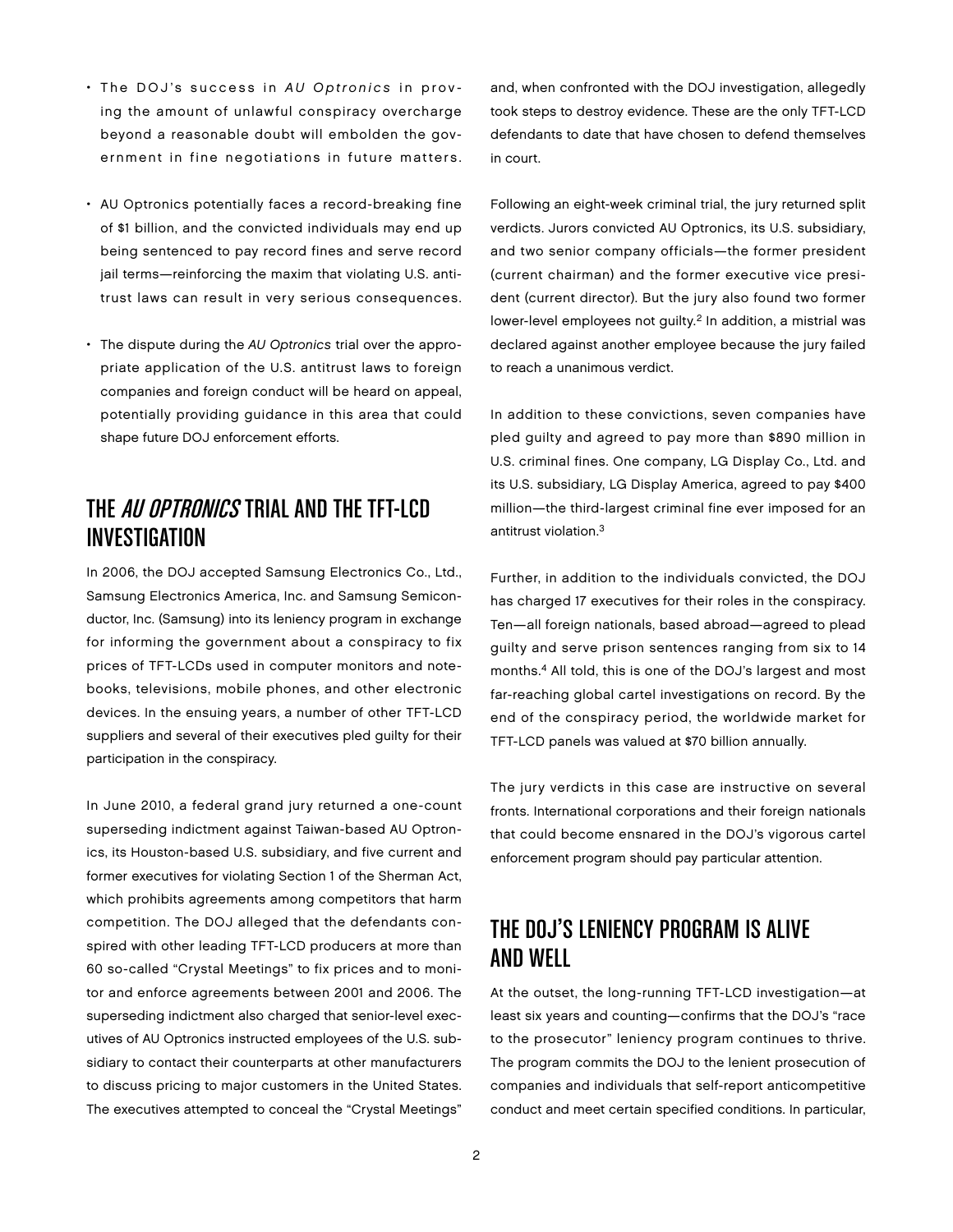it guarantees a complete "free pass" from federal prosecution of antitrust offenses to the first confessor from each cartel, provided that the DOJ is not already investigating the conspiracy. Successful applicants are rewarded with no criminal convictions, no criminal fines, and no jail sentences. The DOJ also offers leniency under certain conditions when an applicant confesses to a conspiracy about which the DOJ is already aware.

The impact of the DOJ's leniency program has been magnified by its "amnesty plus" policy, under which a company prosecuted for participating in one cartel can reduce its fines by initially reporting a different conspiracy. At any given time, many of the government's active grand jury investigations began as a result of evidence uncovered during an investigation of a completely separate industry. This often occurs as companies with multiple product lines report new instances of collusion to secure fine reductions in an ongoing investigation and to obtain leniency in a newly disclosed amnesty-plus cartel.

Samsung started the dominoes falling in the TFT-LCD cartel with its leniency application six years ago. The company and its employees have escaped all criminal exposure for their participation in that cartel. In addition, perhaps as a result of amnesty-plus, the DOJ has since prosecuted a number of other conspiracies. Samsung, for example, has pled guilty and agreed to pay a \$32 million criminal fine for its role in a related cartel to fix prices of cathode ray tubes ("CRT"),<sup>5</sup> the principal technology used in televisions and computer monitors before companies adopted TFT-LCD and other flat-panel technologies. The DOJ's CRT investigation began in November 2007 when a company implicated in the TFT-LCD investigation applied for amnesty-plus. Similarly, evidence discovered in the dynamic random access memory ("DRAM") investigation, in which Samsung paid a \$300 million fine,<sup>6</sup> prompted the DOJ to review pricing practices in the TFT-LCD industry. The interlocking nature of the TFT-LCD, CRT, and DRAM conspiracies is not unique to these industries. Companies and individuals who are involved in price discussions with their competitors need to be mindful that one of their peers could become a government leniency or amnesty-plus "whistleblower" at any time.

# Going to Trial Remains a Viable Option in a Criminal Price-Fixing Case

By going to trial, AU Optronics and the individual defendants did something most do not. The vast majority (>90%) of defendants charged with price-fixing choose to settle and enter plea agreements with the DOJ rather than take their chances in court. Most of the pleas are "Type C" agreements that present a court with a "take it or leave it" joint recommendation from the DOJ and the defendant on the appropriateness of a specific sentence or range under the Sentencing Guidelines. If the court rejects the parties' recommended sentence, the agreement is void and the defendant can withdraw the guilty plea. As in other criminal matters, agreeing to enter a plea agreement in an antitrust case brings with it significant consequences, but certainly less than the possible exposure resulting from a trial loss. This, together with the measure of finality that comes with a negotiated settlement, explains why most defendants accused of price-fixing forgo their right to defend themselves in court, despite, in some cases, having viable defenses. Of course, going to trial remains a high-risk, but potentially high-reward, strategy for defendants. The results in this case represent both sides of that coin.

## The DOJ's Mixed Conviction Record Continues

The DOJ's track record in international cartel prosecutions is mixed. The DOJ's own statistics indicate that between 2000 and 2009, 16 individuals contested price-fixing charges at trial. Eight were convicted, while eight others were acquitted.7 This case continues the government's mixed record. On the one hand, the DOJ scored a very significant win by obtaining convictions over AU Optronics and two top executives. The guilty verdicts mark the first time the DOJ has ever convicted a foreign national at trial for a Sherman Act offense. On the other hand, the jury acquitted two other executives and could not reach a decision on a third, resulting in a mistrial.

The split verdict here follows other high-profile losses for the DOJ, for example in the DRAM and marine hose investigations. In March 2008, Judge Phyllis Hamilton of the United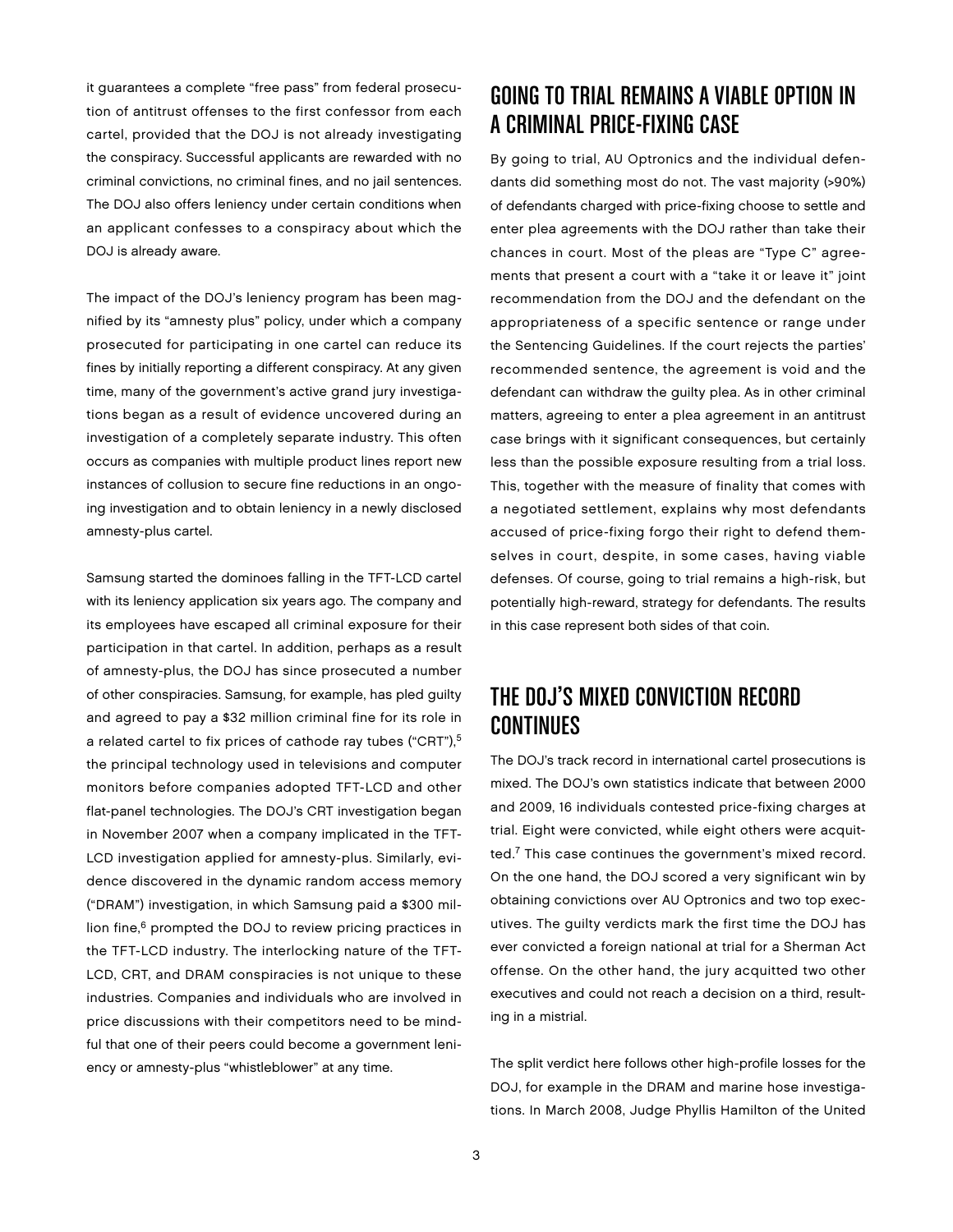States District Court for the Northern District of California declared a mistrial in the criminal case against a former Hynix Semiconductor, Inc. executive, Gary Swanson. The jury returned hung 10–2 in favor of acquitting Mr. Swanson for his participation in the DRAM conspiracy.8 The DOJ later dismissed the charges against Mr. Swanson, the only defendant to go to trial in the DRAM investigation. Six months later, in November 2008, a federal jury in Florida acquitted Francesco Scaglia and Val Northcutt, two sales managers from Manuli's Oil & Marine Division, of fixing prices on the flexible rubber hoses used to transport oil between tankers and oil storage facilities.<sup>9</sup>

The government's case against the AU Optronics employees shows some continuing weaknesses in the DOJ's efforts to prosecute individuals, even though it obtained some convictions. The government's losses against individuals here and in other matters demonstrate that it often has difficulty building a compelling criminal case against the actors. This may be simply a function of bad facts for the government, limited persuasiveness of testimony from co-conspirators who have been granted leniency, or perhaps jurors' unwillingness to send individuals to jail for antitrust offenses, particularly if the individual is one of the lower-level "troops" as opposed to a more senior executive.

## The DOJ Proved the Overcharge, Paving the Way for a Record Fine

The maximum fine for any conviction under the Sherman Act is \$100 million. The DOJ maintained that this statutorily capped penalty would not sufficiently reflect the gravity of the harm caused by the TFT-LCD conspiracy, and so the government proceeded under the alternative fine provision of the Sentencing Reform Act, 18 U.S.C. § 3571(d). That statute permits a maximum fine of twice the gross gain (unlawful overcharge) or twice the gross loss from the offense. In the past, the DOJ has successfully obtained 19 fines greater than the Sherman Act statutory maximum, but only as part of negotiated plea agreements, never at trial.10

In this case, a critical issue concerned the applicability of the Supreme Court's decision in Apprendi v. New Jersey<sup>11</sup> to the alternative sentencing provision. In Apprendi, the Court held that any fact that increases the penalty for a crime beyond the statutory maximum (other than the fact of a prior conviction) must be submitted to a jury and proved beyond a reasonable doubt. Judge Susan Illston found nothing unique about Sherman Act offenses to warrant ignoring Apprendi's mandate. As a result, instead of having only to satisfy the lower preponderance of the evidence standard the government had requested,<sup>12</sup> the DOJ was required to prove the amount of any gross gains to the jury beyond a reasonable doubt. The jury had to weigh complex testimony from the parties' economic experts to determine the total pecuniary gain or loss suffered from the defendants' collusion. Similar to testimony on damages in civil price-fixing cases, the dispute centered on the appropriate baseline, or "but-for," price. The defendants' expert claimed that TFT-LCD prices were lower than the prices discussed, and allegedly agreed upon, at the Crystal Meetings. The DOJ's expert countered that AU Optronics's prices were higher than they otherwise would have been because of the conspiracy. The jury agreed with the government. For the first time in an antitrust case, the DOJ was able prove the unlawful overcharge beyond a reasonable doubt when the jury concluded that the ill-gotten gain to the conspirators in the United States exceeded \$500 million.

# The DOJ May Obtain a Record Corporate Fine and Record Jail Terms

The case now enters the sentencing phase, which is slated for mid-June 2012. AU Optronics could incur a criminal fine as high as \$1 billion, twice the estimated \$500 million of ill-gotten gain. If realized, this would be a record (twice as large as the fine levied against F. Hoffmann-La Roche in 1999 for its role in the vitamins conspiracy).

This potentially record-setting fine is a result of Judge Illston's approach to measure pecuniary gain under the alternative sentencing guidelines. The court ruled that "gross gain" included sales of TFT-LCDs, as well as sales of any finished electronic devices containing those panels.13 Further, gross gain included the profits flowing to all participants in the conspiracy jointly, not just to AU Optronics. The ruling reaffirms the need in all cases to understand the scope of the entire conspiracy, not just a particular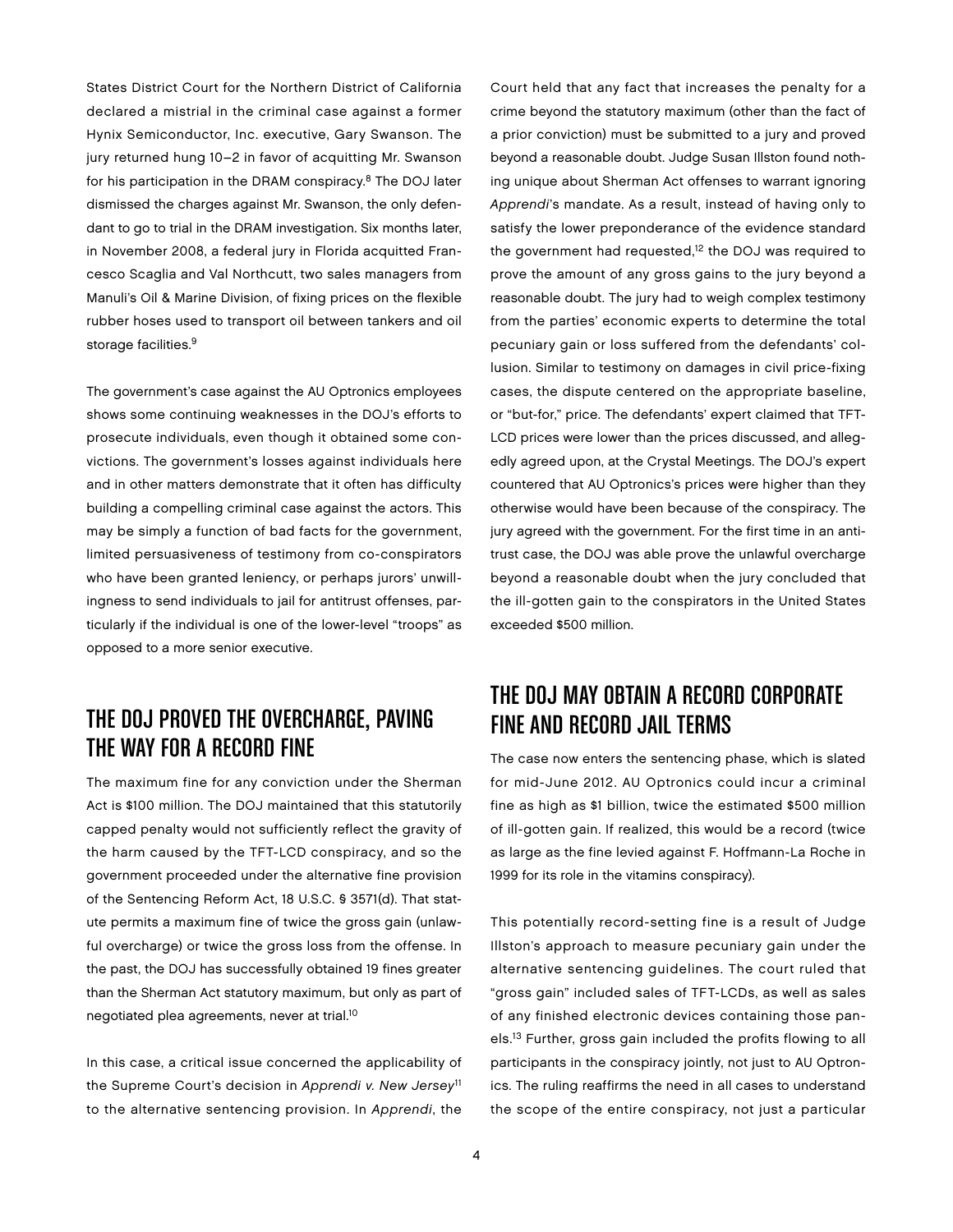defendant's role in it. Companies need to appreciate their full potential monetary exposure when considering whether to cooperate with the government or to litigate. Typically, the recommended fines in plea agreements relate only to the volume of commerce of the particular defendant, rather than the group of conspirators.

In addition to obtaining a potential record corporate fine against AU Optronics, the DOJ could obtain record-setting fines and jail terms against the convicted individuals. Individuals face fines of up to \$1 million and up to 10 years in prison for violating the Sherman Act. To date, the record jail sentence for an antitrust violation is 48 months, and it has been imposed twice. First, in January 2009, Peter Baci, a former shipping executive, agreed to plead guilty to participating in a conspiracy to suppress and eliminate competition in the U.S.-Puerto Rico shipping lane.<sup>14</sup> Then, in May 2010, Steven VandeBrake, the former sales manager of a ready-mix concrete company, was sentenced to serve 48 months in prison and to pay a criminal fine for his participation in three separate conspiracies involving agreements to fix prices and rig bids for ready-mix concrete sold in Iowa.<sup>15</sup> The second-longest prison sentence was the 30 months handed to Peter Whittle, the owner of PW Consulting (Oil & Marine) Ltd., in connection with the marine hose cartel.<sup>16</sup> By way of comparison, the average prison sentence for antitrust defendants in FY 2011 was 17 months.<sup>17</sup>

# STAY TUNED FOR MORE ON APPLICATION OF the Sherman Act to Foreign Conduct

Early in the case, AU Optronics and the individual defendants tried to dismiss the indictment on jurisdictional grounds, claiming that the allegations lacked the requisite impact on domestic commerce. Their arguments implicated the Foreign Trade Antitrust Improvements Act ("FTAIA"), which provides that the Sherman Act does not reach commerce outside the United States, with limited exceptions. Specifically, the statute bars challenges to conduct involving trade or commerce (other than import trade or commerce) with foreign nations unless the conduct has a "direct, substantial, and reasonably foreseeable" effect on U.S. domestic commerce or on import commerce and that effect "gives rise to" a Sherman Act claim.

The court sided with the government and held that there was a sufficient connection to U.S. commerce to establish jurisdiction. According to the court, the government's charges did not relate, as the defendants claimed, to "wholly foreign conduct." The indictment alleged overt acts by conspirators both inside and outside the United States, including, for example, regular instructions by the foreign parent company to employees of its U.S. subsidiary to contact other TFT-LCD manufacturers to discuss and agree upon pricing for U.S. customers. As the DOJ argued in its opposition to the defendants' motion to dismiss the indictment, although the conspiracy involved some foreign anticompetitive conduct, the indictment "alleges that Defendants entered into a conspiracy that violated U.S. law on U.S. soil." The court agreed, finding the alleged conduct to be in furtherance of a domestic conspiracy that was not barred by the FTAIA.<sup>18</sup>

AU Optronics has stated that it will appeal the verdict. The Ninth Circuit's consideration of this appeal should provide useful guidance on the scope of the FTAIA, with which other courts have been wrestling recently in the civil context. For a brief discussion of these decisions, see the following two Jones Day Antitrust Alerts at [http://www.jonesday.com/](http://www.jonesday.com/antitrust-alert--recent-us-cases-may-allow-new-antitrust-challenges-to-foreign-conduct-10-13-2011/) [antitrust-alert--recent-us-cases-may-allow-new-antitrust](http://www.jonesday.com/antitrust-alert--recent-us-cases-may-allow-new-antitrust-challenges-to-foreign-conduct-10-13-2011/)[challenges-to-foreign-conduct-10-13-2011/](http://www.jonesday.com/antitrust-alert--recent-us-cases-may-allow-new-antitrust-challenges-to-foreign-conduct-10-13-2011/) and [http://www.](http://www.jonesday.com/supreme-court-leaves-in-place-third-circuit-rule-welcoming-challenges-to-foreign-conduct-into-us-courts-03-23-2012/) [jonesday.com/supreme-court-leaves-in-place-third-circuit](http://www.jonesday.com/supreme-court-leaves-in-place-third-circuit-rule-welcoming-challenges-to-foreign-conduct-into-us-courts-03-23-2012/)rule-welcoming-challenges-to-foreign-conduct-into-uscourts-03-23-2012/.

#### Conclusion

This case is a clear win for the DOJ, despite its not having secured convictions across the board. The government prevailed against the marquee defendants—the two companies (foreign parent and U.S. subsidiary) and the two individuals who were top-level executives during the conspiracy period. These verdicts demonstrated that the DOJ can successfully prosecute non-U.S. corporate and individual members of a global cartel. In addition, the DOJ established that it can prove a conspiracy overcharge beyond a reasonable doubt, dispelling questions about whether jurors could be convinced by complicated economic testimony over a lengthy trial.